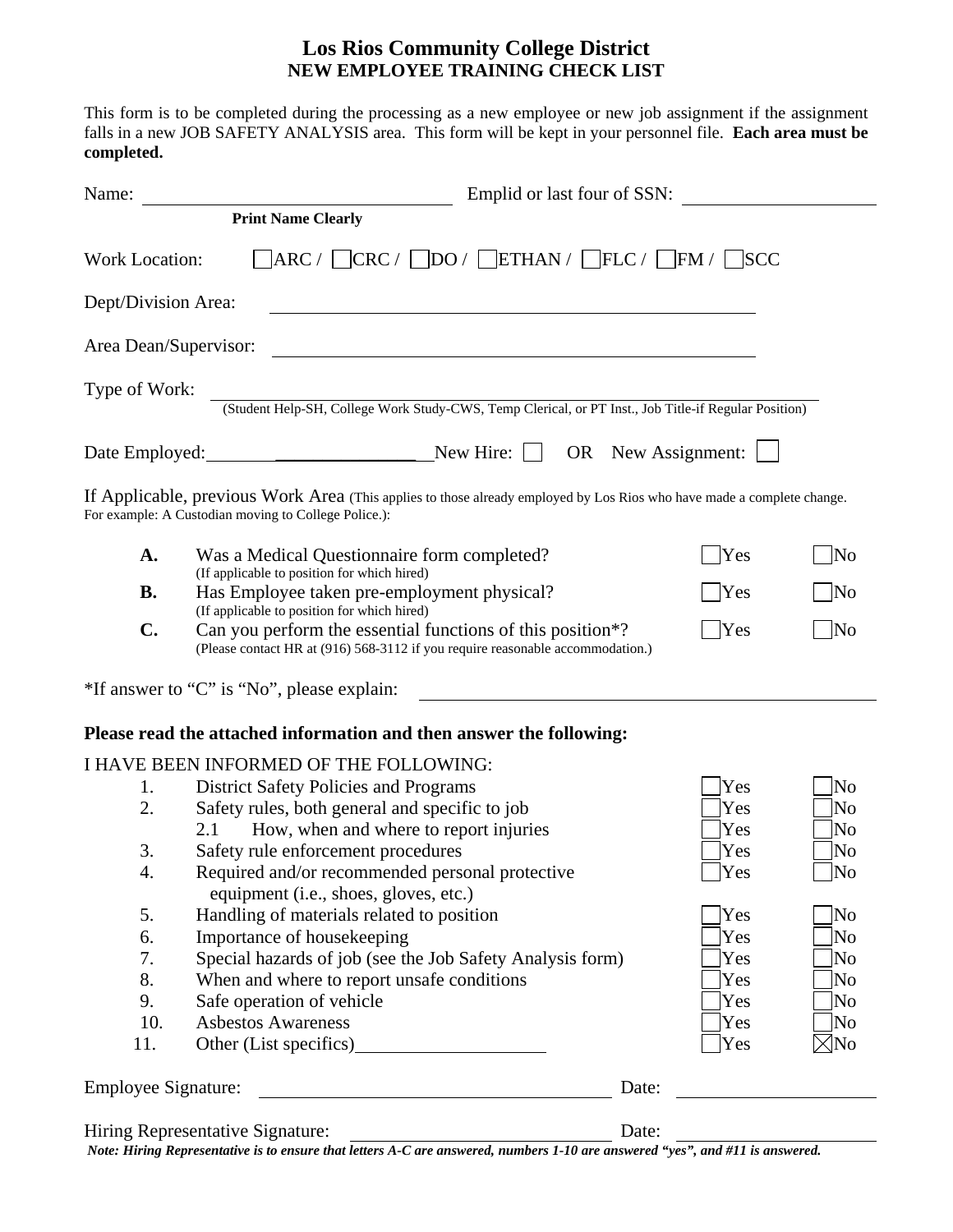# **Los Rios Community College District - New Employee Training Information**  *(To be given to employee)*

# **1. HEALTH AND SAFETY POLICY**

The personal health and safety of each employee is a primary concern of Los Rios Community College District and shall always be a part of and equal to any function of work performed. The objective of the Health and Safety Program is to minimize the number of disabling injuries and illnesses that occur during any school year. A complete copy of the program is maintained in the office of **Vice President of Administration/Director**, and is available for your review.

Safety is the responsibility of all managers/supervisors at all levels and all managers/supervisors will be held accountable for loss prevention.

The Health and Safety Program shall conform with the practices of the California Occupational Safety and Health Act of 1973 and California Code of Regulations, Title 8, and shall include:

- a. Developing and enforcing specific safety and health rules.
- b. Training all employees in good health and safety practices.
- c. Conducting a program of health and safety inspections to identify and eliminate unsafe working conditions or practices, to control health and safety hazards, and to discover and report non-compliance with established health and safety standards.
- d. Providing physical security of the College's people and property.
- e. Investigating, promptly and thoroughly, every accident to find out what caused it in an attempt to prevent its recurrence.
- f. Complying with all applicable laws and regulations.

# **2. SAFETY RULES**

#### **General Safety Rules**

For the protection and safety of all employees, **Los Rios Community College District** has established the following rules designed to prevent accidents and injuries. Compliance with these rules will be mandatory. Documentation will be made when the rules are distributed to new employees.

#### **1. All accidents and injuries must be reported to the supervisor at the time of occurrence.**

- 2. Machines or equipment shall not be operated until you have received proper instructions on their operation.
- 3. Horseplay, throwing things, running in aisles and stairways, distracting employees at work, and unnecessary shouting are forbidden.
- 4. All spilled oil, grease, water and other liquids must be immediately reported to your supervisor or appropriately cleaned up.
- 5. Areas in which overhead maintenance is being performed will be blocked off and posted to prevent possible injury from falling objects. A barricaded or posted area will not be entered, except by the workers performing the work.
- 6. Any defective tool or equipment must not be used and immediately reported to your supervisor.
- 7. Failure by an employee to comply with the safety rules will be grounds for corrective discipline.
- 8. Specific Departmental Safety Rules, when applicable, will be posted in appropriate work areas.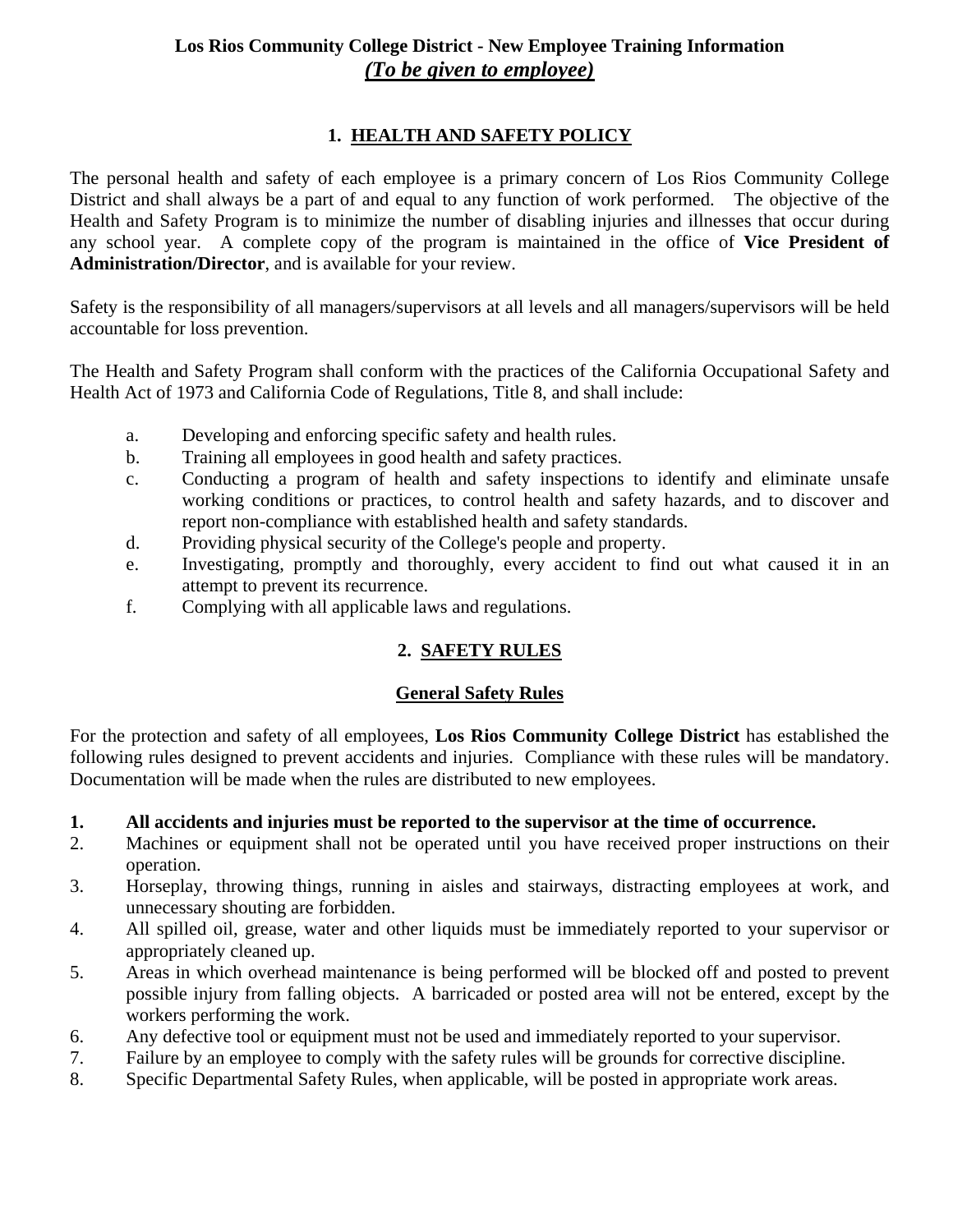#### **Chemicals**

- 1. Chemicals meeting the definition of "Hazardous Material", as defined by the OSHA Safety and Health Regulations, will not be purchased and/or brought into a site for usage without:
	- a. MATERIAL SAFETY DATA SHEET, Form OSHA-20, or equivalent information on file and b. Express consent or approval of the designated college Safety Coordinator.
- 2. No chemicals meeting the definition of a "Hazardous Material", as defined by the OSHA Safety and Health Regulations, will be used without strict adherence to the data, precautions and procedures for handling, storage, disposal and usage contained on the appropriate MATERIAL SAFETY DATA SHEET (Form OSHA-20).
- 3. All containers will be labeled as to their contents -- to include hazardous wastes.

## **Compressed Air**

- 1. Compressed air will not be used to clean floors.
- 2. When blowing chips from a hole, the hole must be covered with a shop towel.
- 3. Flow from an air hose will not be directed toward another person or toward the operator of the air hose.
- 4. Compressed air will not be used to clean clothes, hands, or other parts of the body.
- 5. Where danger of flying particles is present, safety glasses with side shields will be worn by employees working with compressed air hoses.
- 6. The working pressure of a nozzle will not exceed 30 psi.
- 7. Altering or tampering with safety air nozzle is forbidden.

## **Machine Operating**

- 1. Use of a machine or piece of equipment will be restricted to that which employee has been trained, qualified and authorized to operate.
- 2. Immediate notification must be given to supervisor for any unsafe equipment that is missing protective guards or has improperly positioned protective guards.
- 3. Power machinery will be kept free of unnecessary tools, rags, and scrap while in operation.
- 4. Machinery will be turned off when not in use.
- 5. Brush, chip nook, or rake will be used to remove chips.
- 6. Work pieces and cutters will be secured before setting machine in motion.
- 7. Correct speed and feed will be used when operating equipment.
- 8. Rings, jewelry, watches, gloves, neckties, long sleeves or loose clothing will not be worn when near or when operating machinery.
- 9. Tampering with or removal of safety guards is prohibited.

#### **Fire Emergency**

- 1. All fires must be reported immediately. Fire emergency number will be called and location of fire given.
- 2. All employees must know the location of fire extinguisher(s), fire blanket(s) and stretchers.
- 3. Tampering with fire extinguisher(s) is forbidden.
- 4. Fire extinguisher(s), sprinklers, fire exits, or risers will not be blocked by supplies, stock or parts at any time.
- 5. Smoking or open flame is prohibited in areas where flammable materials are used or stored.
- 6. All employees will comply with posted "No Smoking" areas.
- 7. Person who is reporting fire must stay on telephone line until released by fire department personnel.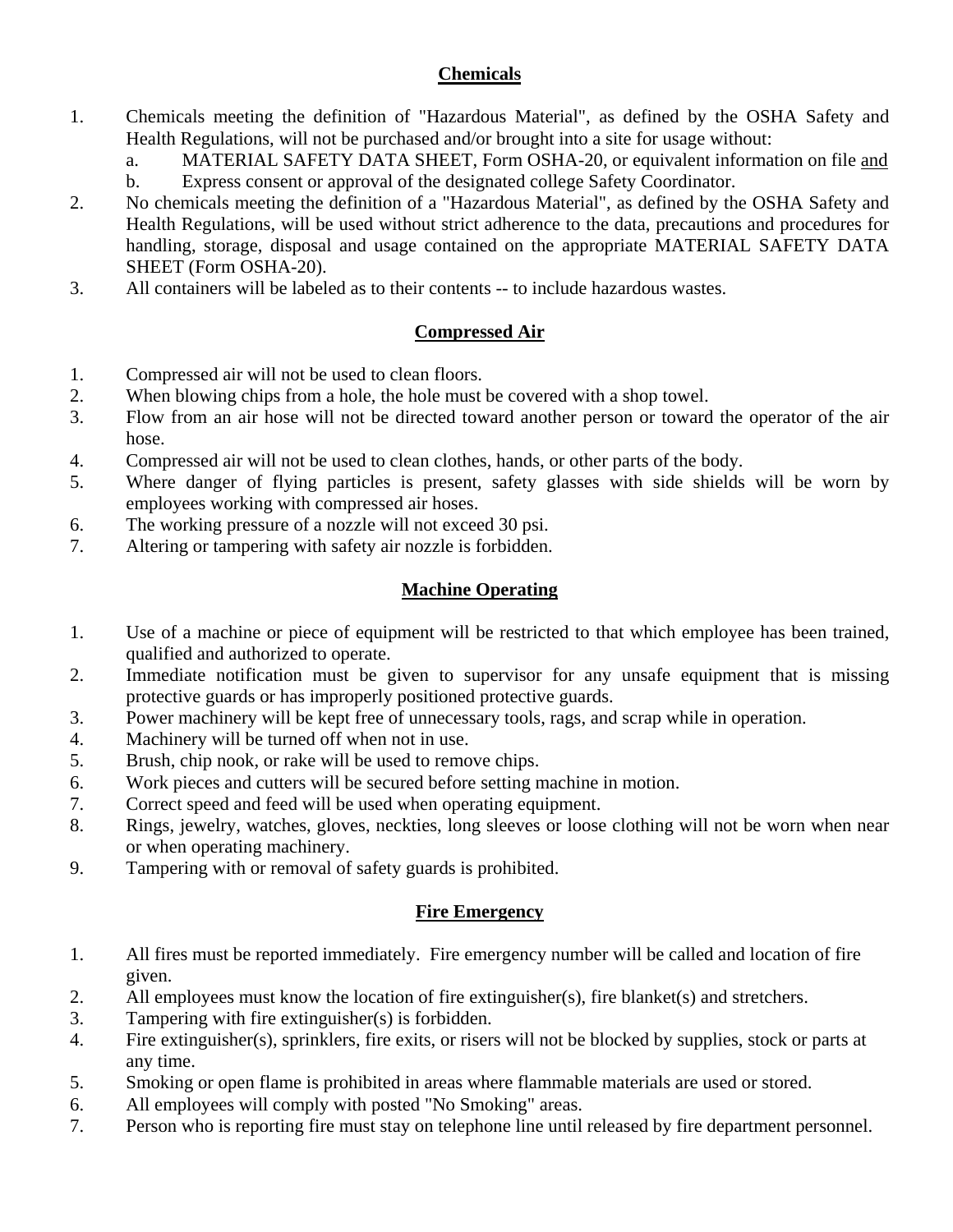#### **Medical Emergency**

All medical emergencies will be reported immediately. Medical emergency number must be called and location of emergency given.

### **3. SAFETY RULE ENFORCEMENT PROCEDURE**

All employees are required to follow safe working practices and to comply with the general safety rules of the district. For specific procedures refer to your collective bargaining agreement.

### **4. PROTECTIVE EQUIPMENT**

- 1. Safety glasses will be worn when eye protection is required, i.e., where posted. Photogray or sunglasses will not be allowed in shop areas.
- 2. Safe shoes may be required in some positions. Shoes with exposed heels, toes or archways will not be permitted in a shop area. Shoes constructed from materials other than leather or synthetic leather will be explicitly prohibited from shop areas.
- 3. Where there is a danger of hair (4" from the scalp in length) entangling in moving machinery or equipment, a hair enclosure (cap or hat) must be worn. (Hairnet not accepted by OSHA).

### **5. MATERIALS HANDLING**

- 1. Lifting: Attempting to lift or push an object that is too heavy must be avoided. You must contact the supervisor when help is needed to move a heavy object.
- 2. Hand trucks will be pulled when in transit except when going down an incline or placing a load in position.
- 3. Hand trucks will be loaded in such a manner as to eliminate the possibility of spilling.
- 4. When carrying material, caution will be exercised in observance of obstructions, loose material, etc.
- 5. Protruding nails in boxes, skids, or other containers will be removed or made flush.
- 6. All material will be stacked and stored in proper areas.
- 7. Material will not be stored in aisles. Aisles must be kept clear at all times.

## **6. IMPORTANCE OF HOUSEKEEPING**

The foundation for a safe, healthful, and pleasant place to work is good housekeeping.

- 1. Materials and equipment will be kept out of aisles.
- 2. Materials will not be stored against doors or exits, fire ladders, or fire extinguisher stations.
- 3. Tools and other equipment will be returned to their proper storage area after use.
- 4. Tools will be kept dry; spilling of liquids will be avoided; all spills will be wiped-up immediately.
- 5. Trash and scrap will be thrown in proper waste containers.
- 6. Good housekeeping practices will be exercised within each employee's work area.
- 7. Spitting of tobacco, shells, or throwing of cigarette butts, etc., on the floor is prohibited.
- 8. Proper/safe lifting techniques are to be used when lifting or moving any object.

## **7. SPECIAL HAZARDS OF JOB**

 (Refer to your **Job Safety Analysis Form** – these forms are available on-line at "www.losrios.edu", click on "Employees", click on "All other links are only available from a Los Rios Computer - click here to enter", click on "Human Resources", click on "Job Safety Analysis", then choose the appropriate position.)